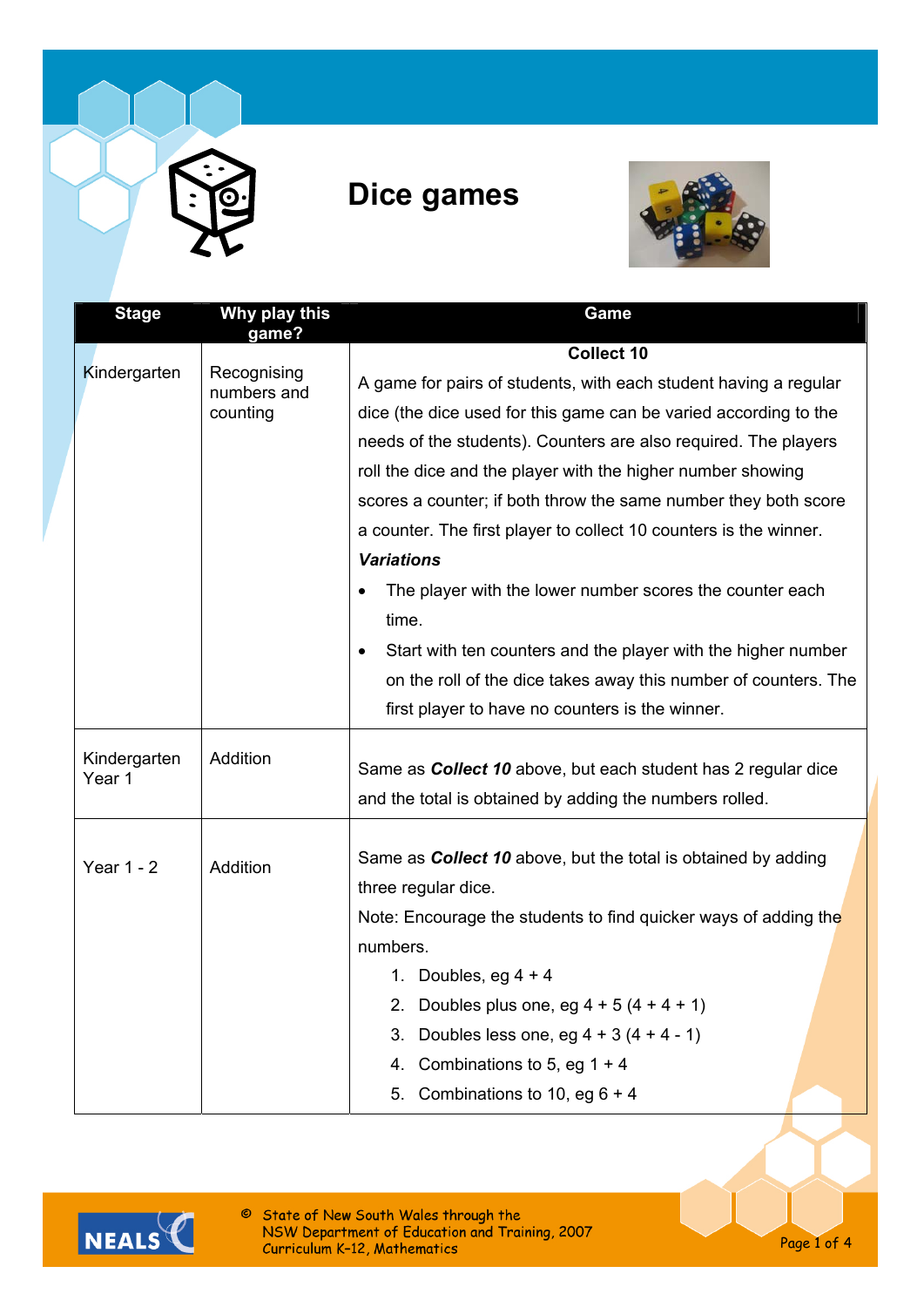| <b>Stage</b> | Why play this<br>game? | Game                                                                  |  |  |
|--------------|------------------------|-----------------------------------------------------------------------|--|--|
|              | <b>Addition</b>        | <b>Cross out</b>                                                      |  |  |
| Year $1 - 2$ |                        | Cross out is an activity for two students. Each student writes the    |  |  |
|              |                        | numbers 2, 3, 4, 5, 6, 7, 8, 9, 10, 11, and 12 on a piece of paper.   |  |  |
|              |                        | They take turns to roll two regular dice, add both numbers rolled     |  |  |
|              |                        | and cross out the total on their piece of paper. The first player to  |  |  |
|              |                        | cross out all the numbers is the winner.                              |  |  |
|              |                        |                                                                       |  |  |
|              |                        | <b>Take 100</b>                                                       |  |  |
| Year $2 - 6$ | Subtraction            | Each student begins with 100 points. In turn, students roll a         |  |  |
|              |                        | regular dice and subtract the number from their 100 points. The       |  |  |
|              |                        | first player to reach zero is the winner.                             |  |  |
|              |                        | <b>Variations</b>                                                     |  |  |
|              |                        | Change the number of points to begin.<br>$\bullet$                    |  |  |
|              |                        | The students may roll two regular dice and either add or<br>$\bullet$ |  |  |
|              |                        | multiply the numbers together before subtracting from the             |  |  |
|              |                        | total.                                                                |  |  |
|              |                        | Make 24                                                               |  |  |
| Year $2 - 4$ | Addition               | This game for individuals requires only 1 dice. The player throws     |  |  |
|              |                        | the dice repeatedly, listing the numbers thrown in columns as         |  |  |
|              |                        | follows.                                                              |  |  |
|              |                        | 1<br>2<br>3<br>4<br>5<br>6                                            |  |  |
|              |                        | $\overline{2}$<br>6<br>4<br>1                                         |  |  |
|              |                        | 2<br>4                                                                |  |  |
|              |                        | 2                                                                     |  |  |
|              |                        |                                                                       |  |  |
|              |                        | The player has to keep a running total of each column in their        |  |  |
|              |                        | head and stop when one of the columns reaches exactly 24 (The         |  |  |
|              |                        | fifth column will never reach 24). Players play the game several      |  |  |
|              |                        | times and compare their findings.                                     |  |  |
|              |                        | <b>Make 100</b>                                                       |  |  |
| Year $4 - 8$ | Addition               | An activity for two players.                                          |  |  |
|              |                        |                                                                       |  |  |
|              | Subtraction            | Equipment: two regular dice, paper and pencil                         |  |  |



© State of New South Wales through the<br>NSW Department of Education and Training, 2007<br>Curriculum K-12, Mathematics

Page 2 of 4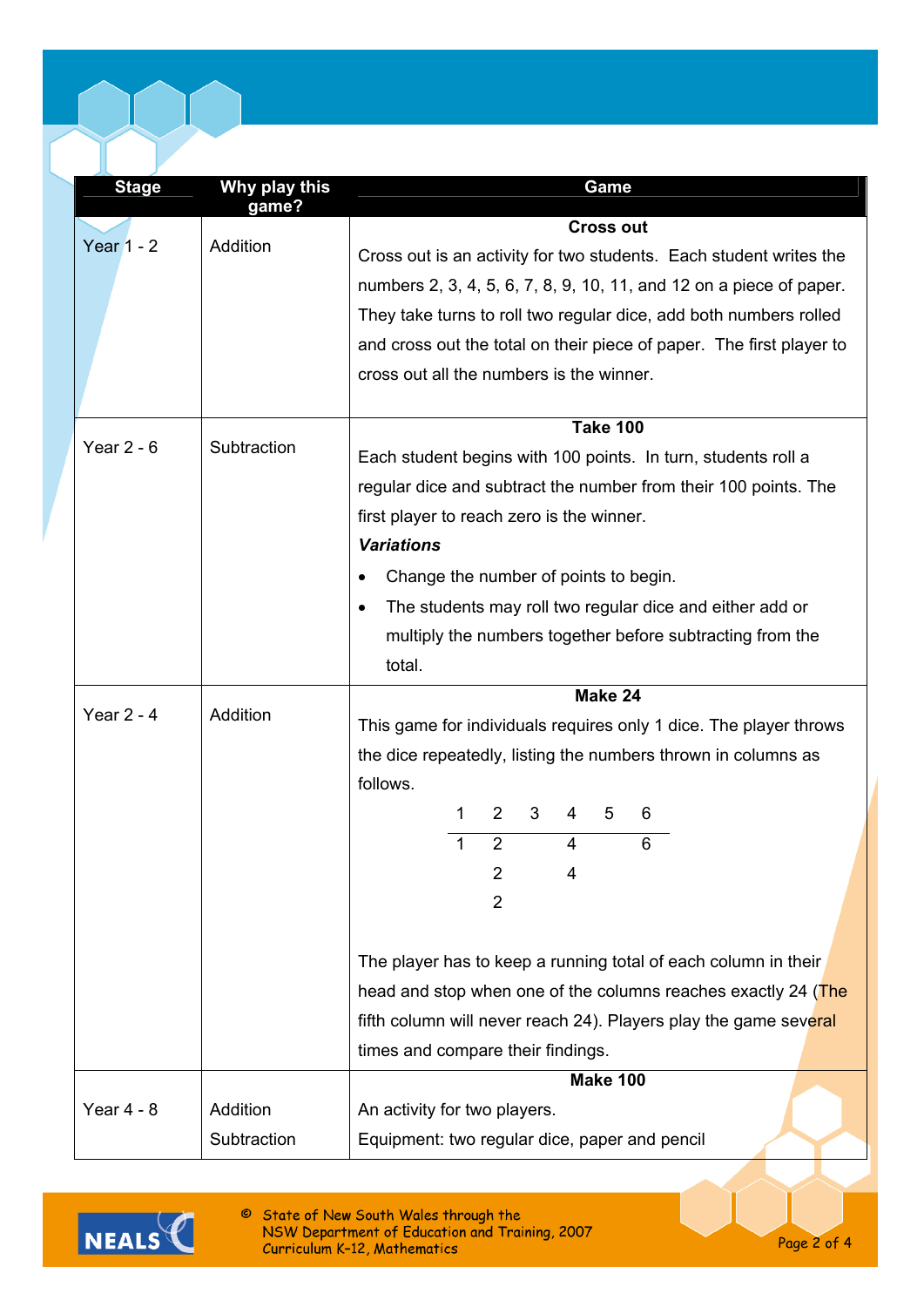| <b>Stage</b> | Why play this           |                                                                                                                                                                                                           | Game                                           |                                                                     |  |
|--------------|-------------------------|-----------------------------------------------------------------------------------------------------------------------------------------------------------------------------------------------------------|------------------------------------------------|---------------------------------------------------------------------|--|
|              | game?<br>Multiplication | The aim is to make a total of 100 or as close to 100 as possible.                                                                                                                                         |                                                |                                                                     |  |
|              | <b>Division</b>         | Players take turns to roll the two dice and combine the numbers                                                                                                                                           |                                                |                                                                     |  |
|              |                         | with any operation to produce a score. The player who reaches                                                                                                                                             |                                                |                                                                     |  |
|              |                         |                                                                                                                                                                                                           |                                                | 100 or is closest to 100 is the winner. Encourage players to record |  |
|              |                         | their choices and calculations. For example:                                                                                                                                                              |                                                |                                                                     |  |
|              |                         | <b>Dice throw</b>                                                                                                                                                                                         | <b>Calculation</b>                             | <b>Running total</b>                                                |  |
|              |                         | $4$ and $6$                                                                                                                                                                                               | $4 \times 6 = 24$                              | 24                                                                  |  |
|              |                         | 1 and $4$                                                                                                                                                                                                 | $1 + 4 = 5$                                    | 29                                                                  |  |
|              |                         | $2$ and $5$                                                                                                                                                                                               | $2 \times 5 = 10$                              | 39                                                                  |  |
|              |                         | $6$ and $6$                                                                                                                                                                                               | $6 \times 6 = 36$                              | 75                                                                  |  |
|              |                         | 5 and 3                                                                                                                                                                                                   | $5 \times 3 = 15$                              | 90                                                                  |  |
|              |                         | $2$ and $3$                                                                                                                                                                                               | $2 + 3 = 5$                                    | 95                                                                  |  |
|              |                         | 6 and 1                                                                                                                                                                                                   | $6 - 1 = 5$                                    | 100                                                                 |  |
|              |                         |                                                                                                                                                                                                           | Double, halve or stay                          |                                                                     |  |
| Year $4 - 8$ | Multiplication          | An activity for two to four players                                                                                                                                                                       |                                                |                                                                     |  |
|              | <b>Division</b>         |                                                                                                                                                                                                           | Equipment: two different coloured regular dice |                                                                     |  |
|              |                         | Decide on one coloured dice to represent the tens and the other                                                                                                                                           |                                                |                                                                     |  |
|              |                         | to represent the ones. Choose a target number between 5 and                                                                                                                                               |                                                |                                                                     |  |
|              |                         | 122. Players take turns to roll the dice. Once the dice are rolled a<br>number is formed. The player then makes a decision to produce a<br>number that is as close as possible to the target number. They |                                                |                                                                     |  |
|              |                         |                                                                                                                                                                                                           |                                                |                                                                     |  |
|              |                         |                                                                                                                                                                                                           |                                                |                                                                     |  |
|              |                         | can choose to:                                                                                                                                                                                            |                                                |                                                                     |  |
|              |                         | double their number                                                                                                                                                                                       |                                                |                                                                     |  |
|              |                         | halve their number                                                                                                                                                                                        |                                                |                                                                     |  |
|              |                         | keep the number as is                                                                                                                                                                                     |                                                |                                                                     |  |
|              |                         | The player closest to the target is the winner.                                                                                                                                                           |                                                |                                                                     |  |
|              |                         |                                                                                                                                                                                                           |                                                |                                                                     |  |
| Year $4 - 8$ | Addition                | An activity for two players.                                                                                                                                                                              |                                                |                                                                     |  |
|              | Subtraction             | Equipment: two regular dice, paper and pencil                                                                                                                                                             |                                                |                                                                     |  |
|              | Multiplication          | Players take turns to roll the two dice and complete the following                                                                                                                                        |                                                |                                                                     |  |
|              |                         | calculations on each roll:                                                                                                                                                                                |                                                |                                                                     |  |



© State of New South Wales through the<br>NSW Department of Education and Training, 2007<br>Curriculum K-12, Mathematics

Page 3 of 4